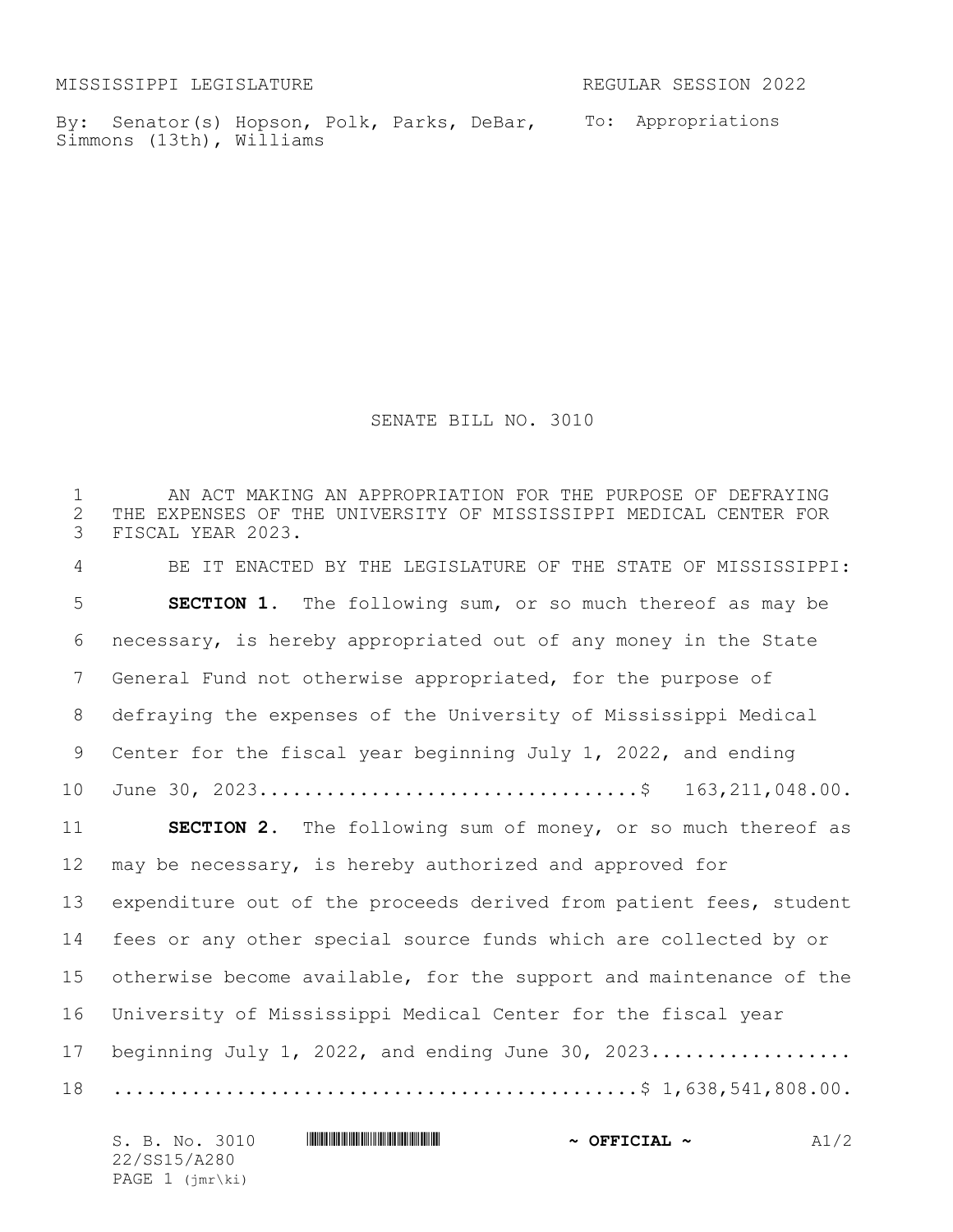**SECTION 3.** With the funds appropriated and authorized for expenditure under the provisions of Section 1 and Section 2, the University of Mississippi Medical Center shall maintain the School of Medicine, the School of Dentistry, the School of Nursing, the School of Health Related Professions, the School of Population Health, the Teaching Hospital and the Medical Center Service Area. The University of Mississippi Medical Center shall prepare and make available to the Legislature an accounting of expenditures for each of the divisions listed in this section at the beginning of the legislative session.

 **SECTION 4.** Due to critical nurse shortages and staffing, it is the intention of the Legislature to enhance recognition of excellence and expand the experience factor in attracting qualified registered nurses.

 **SECTION 5.** Of the funds appropriated in Section 1, and the funds authorized to be expended in Section 2, none may be used to provide medical services on behalf of any state agency, institution or political subdivision, except to the extent that such agency, institution or political subdivision reimburses the hospital for the cost of the services provided. Upon the rendering of medical services to any such agency, institution or political subdivision, the hospital shall issue an invoice for the charges which shall be paid within ninety (90) days. In the event that payment is not made within ninety (90) days, the hospital shall discontinue providing services to that agency, institution

S. B. No. 3010 \*SS15/A280\* **~ OFFICIAL ~** 22/SS15/A280 PAGE 2 (jmr\ki)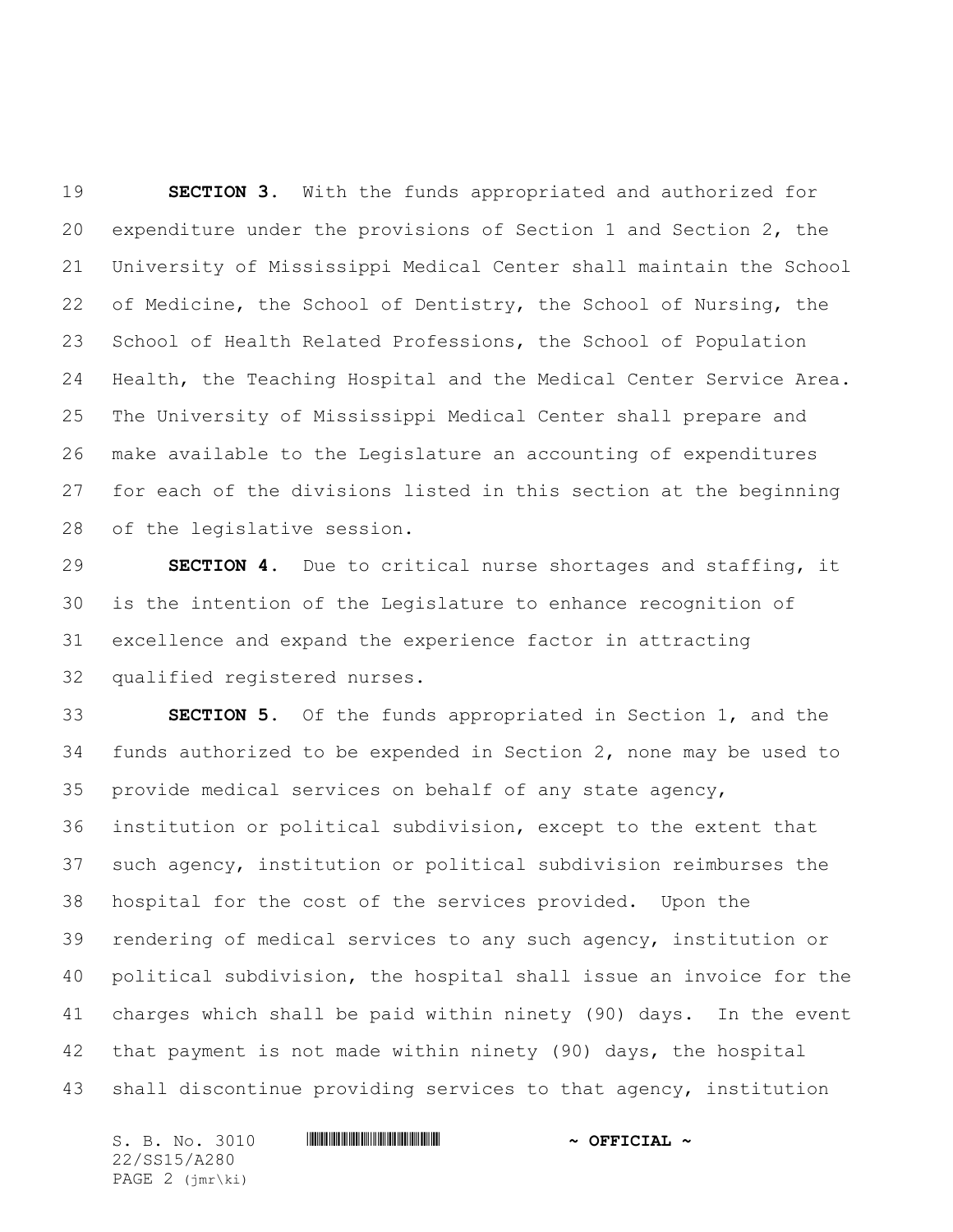or political subdivision until all outstanding charges have been paid.

 **SECTION 6.** Any funds appropriated pursuant to this act and paid as a fee to or deposited in a financial institution shall be in compliance with Section 109 of the Constitution of the State of Mississippi and Section 25-4-105, Mississippi Code of 1972.

 **SECTION 7.** It is the intention of the Legislature that the University of Mississippi Medical Center's budget request for Fiscal Year 2024 shall be submitted to the Joint Legislative Budget Committee in a format and level of detail comparable to the format and level of detail provided during the Fiscal Year 2023 budget request process.

 **SECTION 8.** Of the funds authorized for expenditure in Section 2, Six Million Eight Hundred Eighty-eight Thousand Twenty-nine Dollars (\$6,888,029.00) shall be derived from the Education Enhancement Fund from funds deposited pursuant to Sections 27-65-75 and 27-67-31, Mississippi Code of 1972.

 **SECTION 9.** Of the funds appropriated under the provisions of Section 2, Two Million Three Hundred Eighty Thousand Four Hundred Thirty-one Dollars (\$2,380,431.00) shall be derived from the Health Care Expendable Fund created in Section 43-13-407, Mississippi Code of 1972, for the support and maintenance of the University of Mississippi Medical Center.

 **SECTION 10.** Of the funds appropriated under the provisions of Section 1, the sum of Three Hundred Fifteen Thousand Dollars

 $S.$  B. No. 3010 **\*\*\* A280\* A280\* A280\* A280\* A280\* A280\* A280\* A280\* A280\* A280\* A280\* A280\* A280\* A280\* A280\* A280\* A280\* A280\* A280\* A280\* A280\* A280\* A280\* A280\* A280\* A280\* A280\* A280\* A280\* A280\* A280\* A280\* A280\* A** 22/SS15/A280 PAGE 3 (jmr\ki)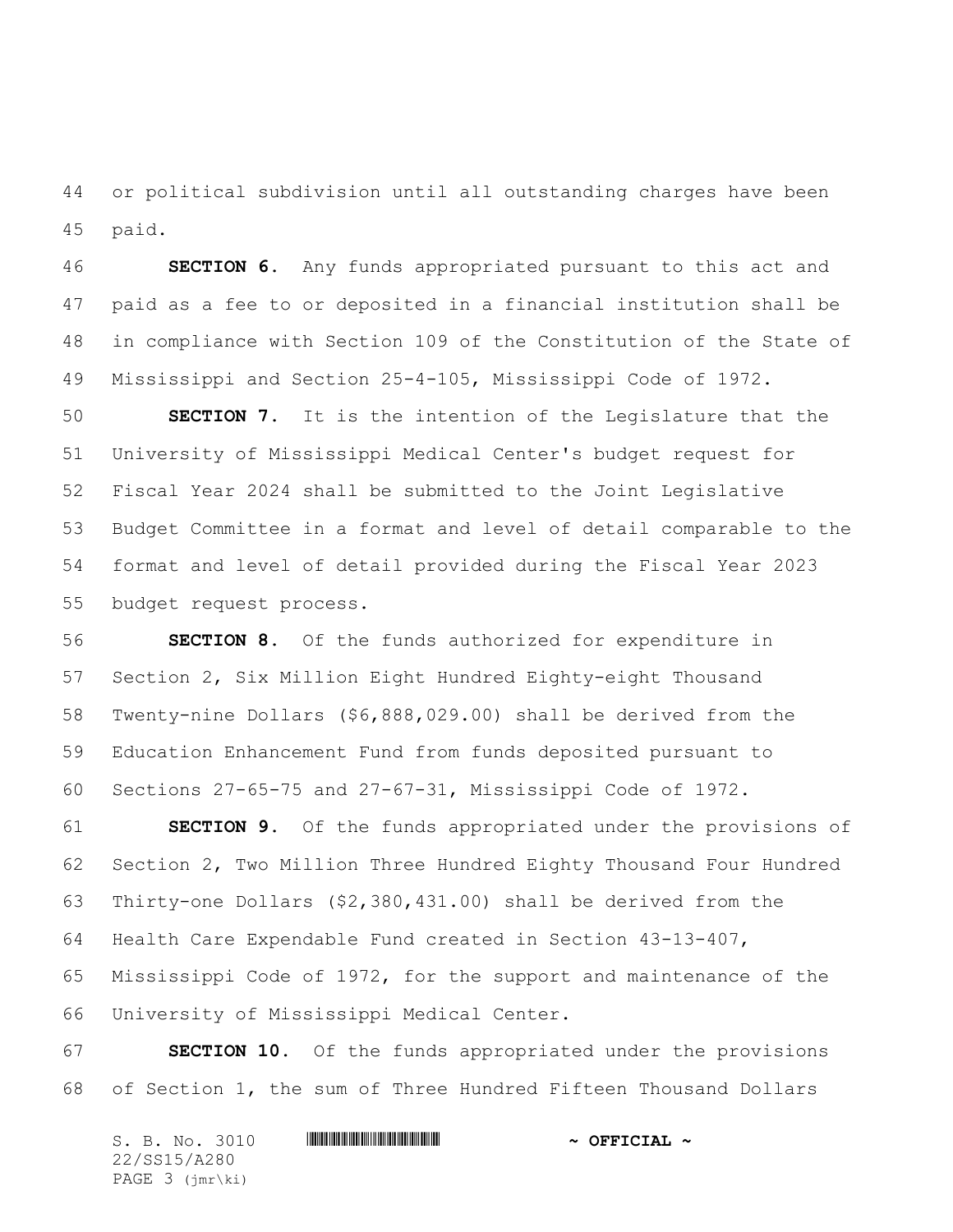(\$315,000.00) is hereby provided for scholarships for the Rural Dentists Scholarship Program as described in House Bill 776, 2013 Regular Session.

 **SECTION 11.** It is the intention of the Legislature that whenever two (2) or more bids are received by this agency for the purchase of commodities or equipment, and whenever all things stated in such received bids are equal with respect to price, quality and service, the Mississippi Industries for the Blind shall be given preference. A similar preference shall be given to the Mississippi Industries for the Blind whenever purchases are made without competitive bids.

 **SECTION 12.** Of the funds appropriated in Section 1 and Section 2, One Million Eight Hundred Thirty Thousand Dollars (\$1,830,000.00) is hereby provided for scholarships for the Rural Physicians' Scholarship Program as described in House Bill 1465, 2007 Regular Session. Of this amount, Thirty Thousand Dollars (\$30,000.00) is provided for a Psychiatrist Scholarship as described in Senate Bill 2524, 2019 Regular Session.

 **SECTION 13.** Of the funds appropriated under the provisions of Sections 1 and 2, Seven Hundred Fifty Thousand Dollars (\$750,000.00) shall be derived from the State General Fund and Four Million Two Hundred Fifty Thousand Dollars (\$4,250,000.00) shall be derived from any special source funds collected by or otherwise become available for the support and maintenance of the

22/SS15/A280 PAGE 4 (jmr\ki)

 $S.$  B. No. 3010 **\*\*\* A280\* A280\* A280\* A280\* A280\* A280\* A280\* A280\* A280\* A280\* A280\* A280\* A280\* A280\* A280\* A280\* A280\* A280\* A280\* A280\* A280\* A280\* A280\* A280\* A280\* A280\* A280\* A280\* A280\* A280\* A280\* A280\* A280\* A**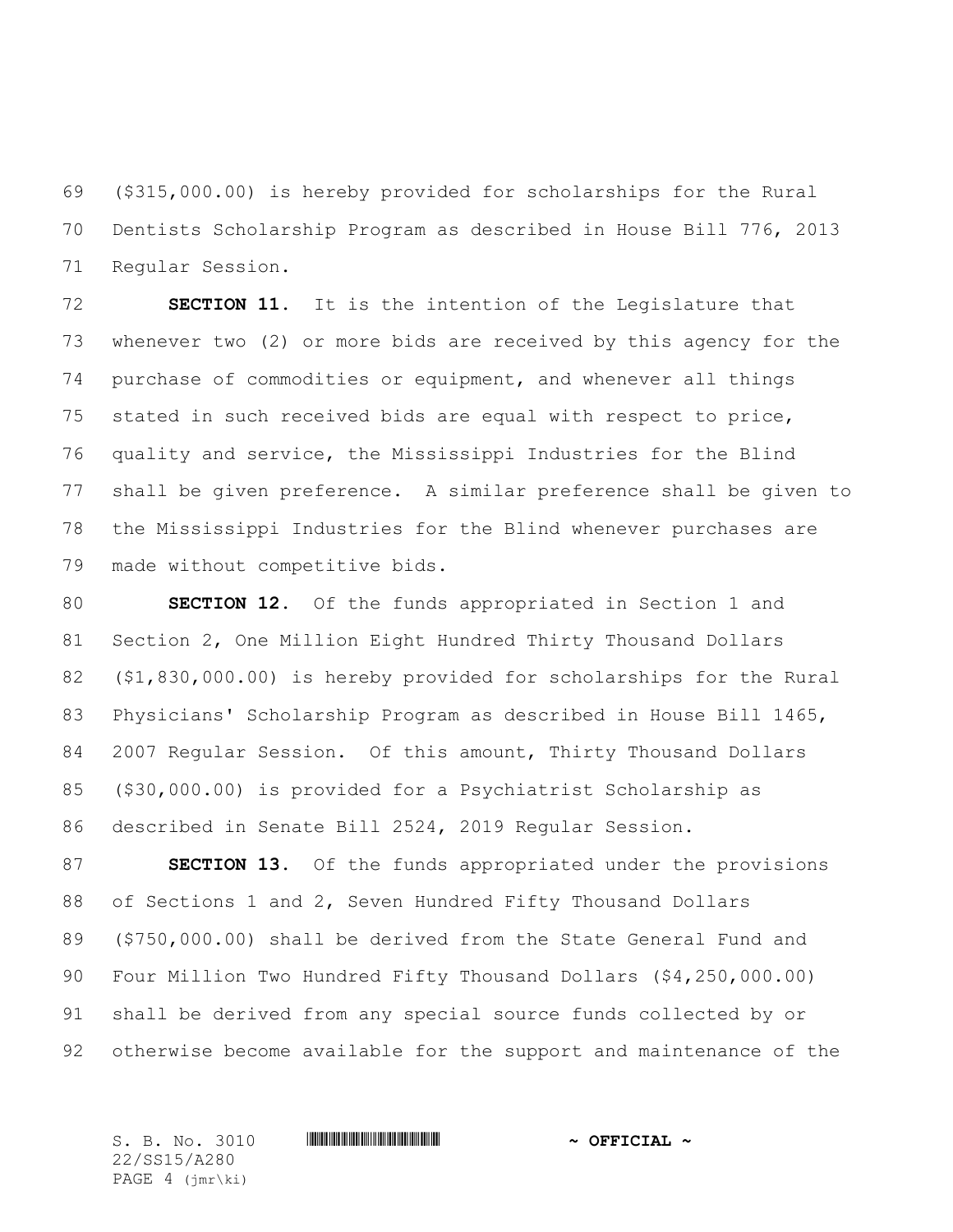University of Mississippi Medical Center for the University of Mississippi Medical Center Cancer Institute.

 **SECTION 14.** Of the funds appropriated in Section 2, Five Hundred Ninety-five Thousand Dollars (\$595,000.00) is hereby appropriated for A Comprehensive Tobacco (ACT) Center at the University of Mississippi Medical Center.

 **SECTION 15.** Of the funds appropriated in Section 1 and Section 2, One Million Three Hundred Eighty-two Thousand Two Hundred Fifty Dollars (\$1,382,250.00) is provided for the Office of Mississippi Physician Workforce as described in House Bill 317, 2012 Regular Session.

 **SECTION 16.** None of the funds appropriated and/or authorized for expenditure under this act shall be used for research that kills or destroys an existing human embryo.

 **SECTION 17.** Of the funds appropriated under the provisions of Section 1, One Million Three Hundred Forty-nine Thousand Nine Hundred Ninety-eight Dollars (\$1,349,998.00) shall be provided from General Funds and shall be provided to the Center of Excellence at the Blair E. Batson Hospital for Children for the care of abused and neglected children, and expended to improve, enlarge and/or construct the physical facilities of the Children's 114 Safe Center and for support and maintenance of the center.

 **SECTION 18.** It is the intention of the Legislature that the funds herein appropriated shall be expended in compliance with Section 27-104-25, Mississippi Code of 1972, that no state agency

| S. B. No. 3010               | $\sim$ OFFICIAL $\sim$ |
|------------------------------|------------------------|
| 22/SS15/A280                 |                        |
| PAGE $5$ ( $\text{imr}\$ ki) |                        |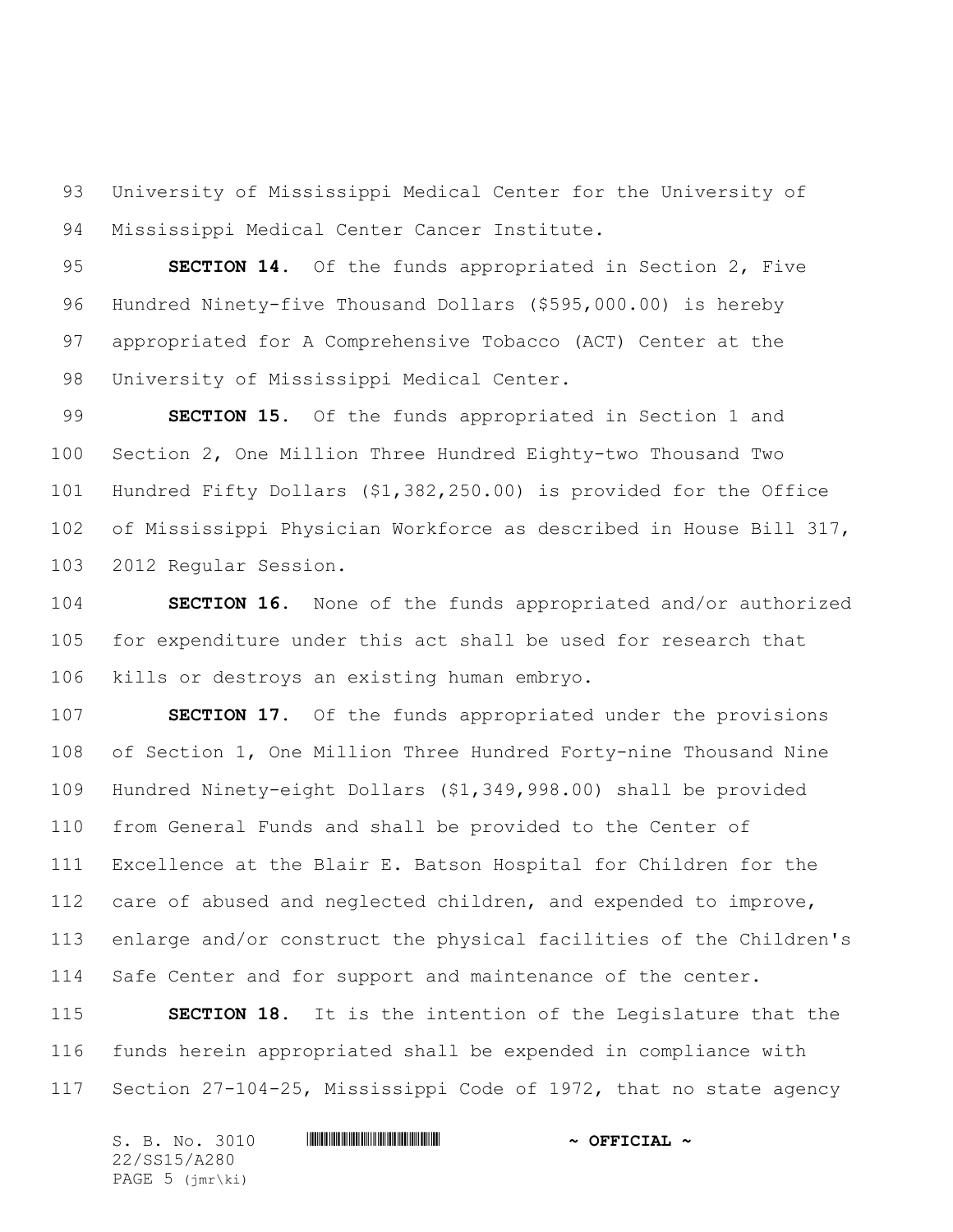shall incur obligations or indebtedness in excess of their appropriation and that the responsible officers, either personally or upon their official bonds, shall be held responsible for actions contrary to this provision.

 **SECTION 19.** Of the funds appropriated in Section 1 and Section 2 of this act, Two Hundred Eighty Thousand Eight Hundred Forty-eight Dollars (\$280,848.00) is provided for the administration of the Rural Physicians' Scholarship Program and the Rural Dentists' Scholarship Program.

 **SECTION 20.** Of the funds appropriated under the provisions of Section 1, Three Million Dollars (\$3,000,000.00) shall be provided to the MIND Center at the University of Mississippi Medical Center.

 **SECTION 21.** The following sum, or so much thereof as may be necessary, is reappropriated out of any money in the Capital Expense Fund not otherwise appropriated, for the University of Mississippi Medical Center for the purpose of reauthorizing the expenditure of Capital Expense Funds for the Asylum Hill Project, as authorized in SB 2912, 2021 Regular Session, for the fiscal 137 year beginning July 1, 2022, and ending June 30, 2023............. ...............................................\$ 3,681,530.00. Notwithstanding the amount reappropriated under the provisions of this section, in no event shall the amount expended exceed the unexpended balance of June 30, 2022.

 $S.$  B. No. 3010 **\*\*\* A280\* A280\* A280\* A280\* A280\* A280\* A280\* A280\* A280\* A280\* A280\* A280\* A280\* A280\* A280\* A280\* A280\* A280\* A280\* A280\* A280\* A280\* A280\* A280\* A280\* A280\* A280\* A280\* A280\* A280\* A280\* A280\* A280\* A** 22/SS15/A280 PAGE 6 (jmr\ki)